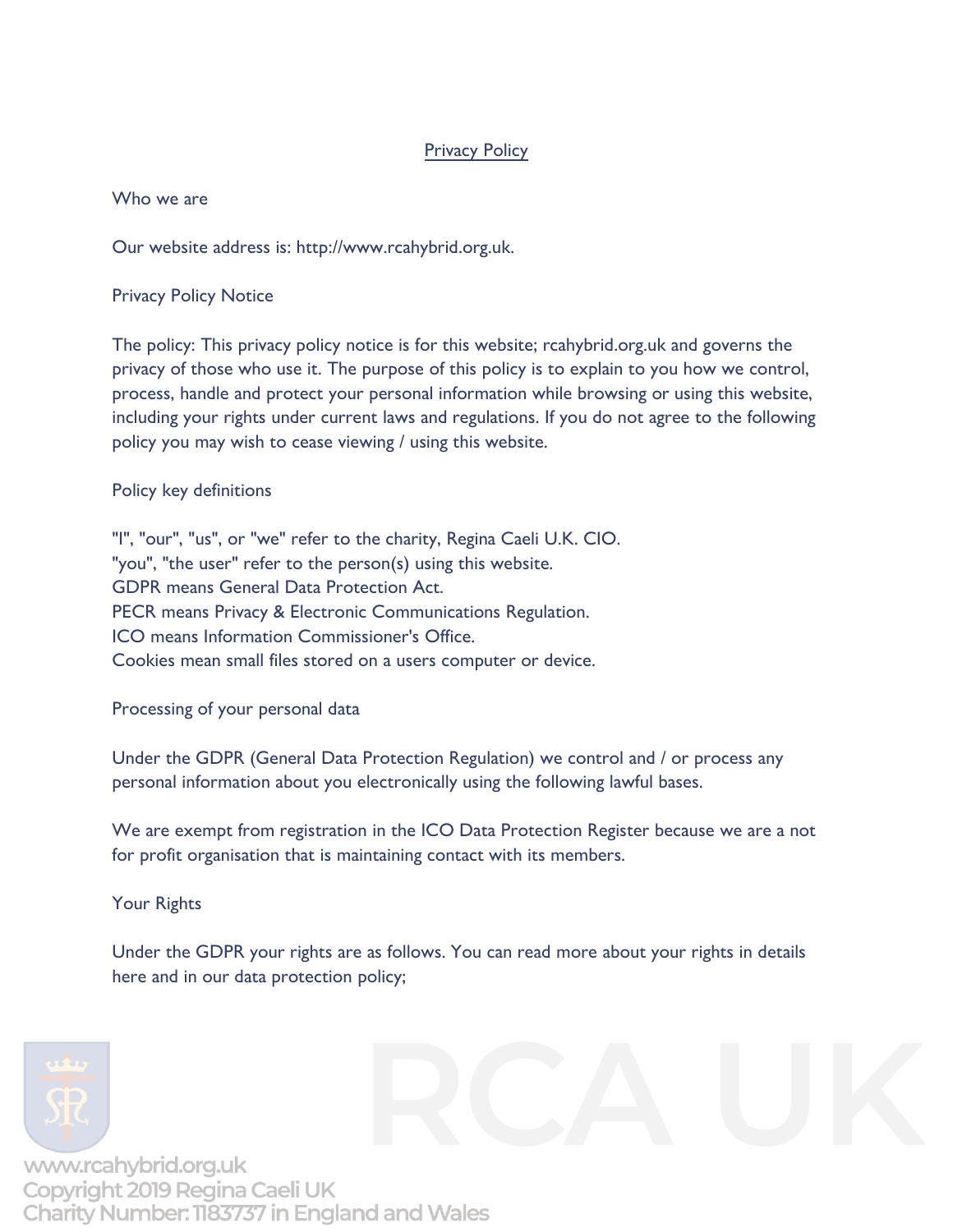the right to be informed; the right of access; the right to rectification; the right to erasure; the right to restrict processing; the right to data portability; the right to object; and the right not to be subject to automated decision-making including profiling. You also have the right to complain to the ICO [www.ico.org.uk] if you feel there is a problem with the way we are handling your data. We handle subject access requests in accordance with the GDPR.

Internet cookies

We use cookies on this website to provide you with a better user experience. We do this by placing a small text file on your device / computer hard drive to track how you use the website, to record or log whether you have seen particular messages that we display, to keep you logged into the website where applicable, to display relevant adverts or content, referred you to a third party website.

Some cookies are required to enjoy and use the full functionality of this website. We use a cookie control system which allows you to accept the use of cookies, and control which cookies are saved to your device / computer. Some cookies will be saved for specific time periods, where others may last indefinitely. Your web browser should provide you with the controls to manage and delete cookies from your device, please see your web browser options.

Email marketing messages & subscription

Under the GDPR we use the consent lawful basis for anyone subscribing to our newsletter or marketing mailing list. We only collect certain data about you, as detailed in the "Processing of your personal data" above. Any email marketing messages we send are done so through an EMS, email marketing service provider. An EMS is a third party service provider of software / applications that allows marketers to send out email marketing campaigns to a list of users. Email marketing messages that we send may contain tracking beacons / tracked clickable links or similar server technologies in order to track subscriber activity within email marketing messages. Where used, such marketing messages may record a range of data such as; times,



www.rcahybrid.org.uk Copyright 2019 Regina Caeli UK Charity Number: 1183737 in England and Wales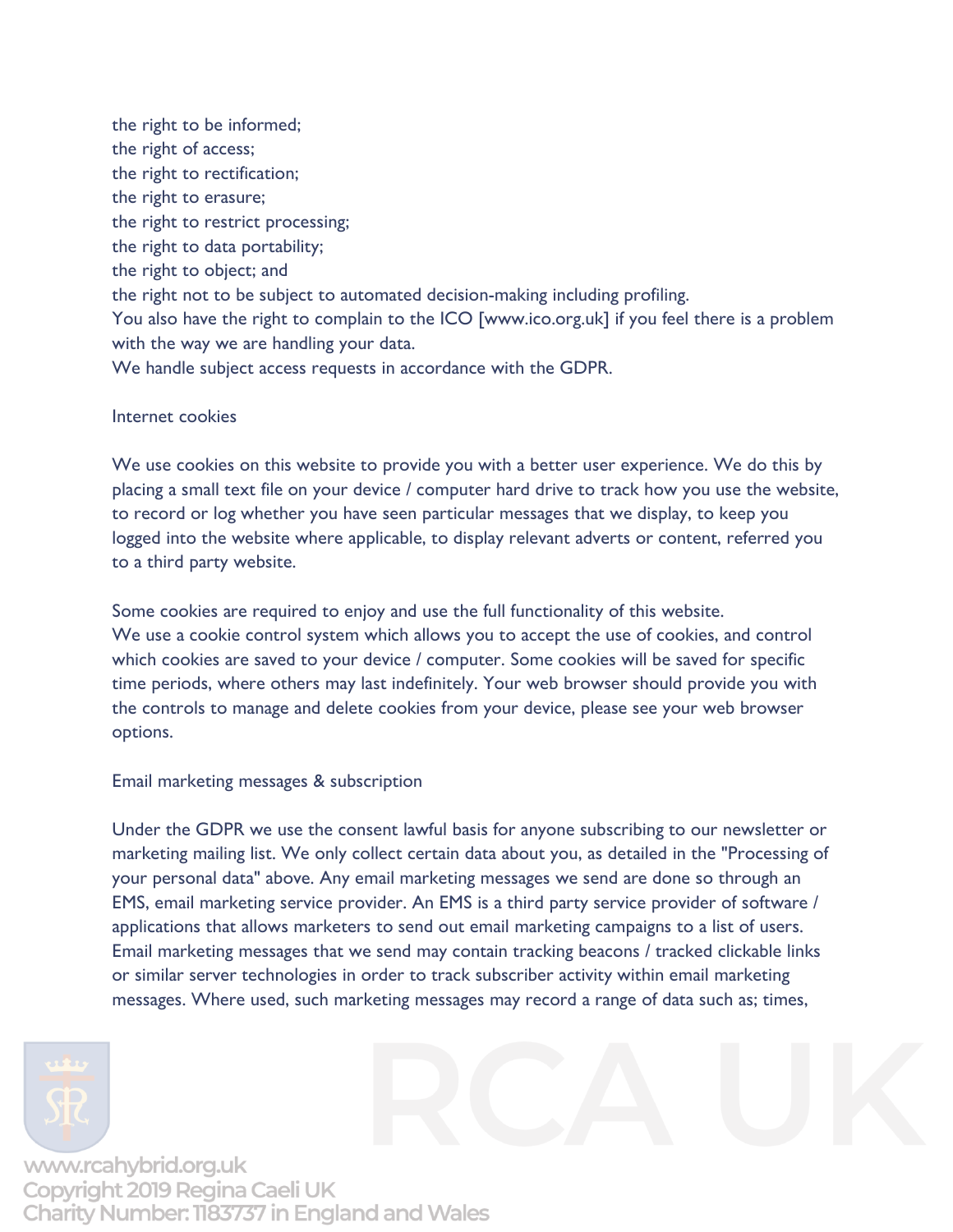dates, I.P addresses, opens, clicks, forwards, geographic and demographic data. Such data, within its limitations will show the activity each subscriber made for that email campaign.

Any email marketing messages we send are in accordance with the GDPR and the PECR. We provide you with an easy method to withdraw your consent (unsubscribe) or manage your preferences / the information we hold about you at any time. See any marketing messages for instructions on how to unsubscribe or manage your preferences.

Our EMS provider is Mailchimp. We hold the following information about you within our EMS system: Email address; I.P address; Subscription time & date.





www.rcahybrid.org.uk Copyright 2019 Regina Caeli UK Charity Number: 1183737 in England and Wales